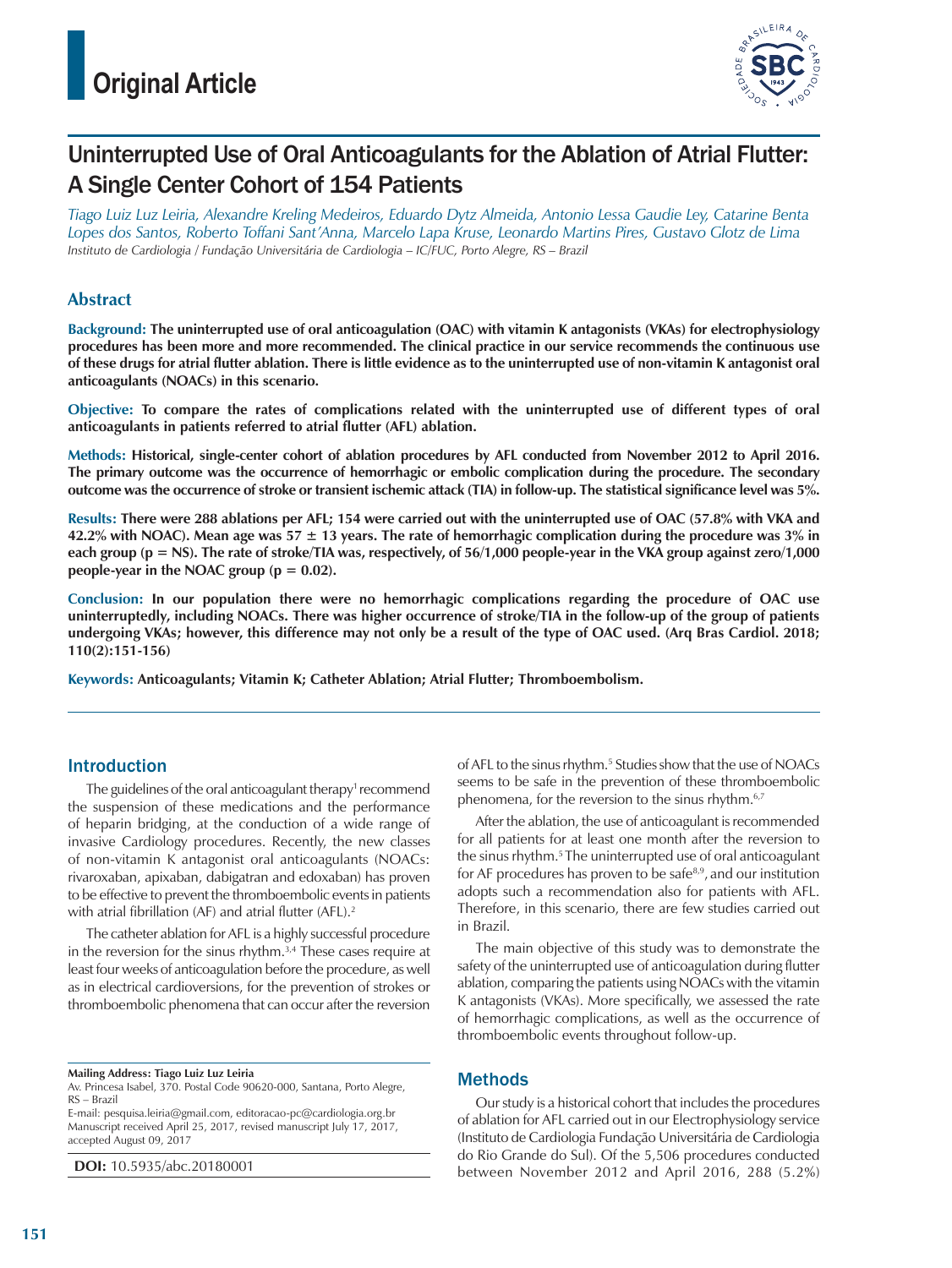corresponded to ablation for AFL. Data collection counted on the present description of the electrophysiological reports and with information obtained in an electronic and physical chart. The patients who discontinued the follow-up at the hospital outpatient clinic were selected for a telephone interview, and their consent was registered by the listener.

AFL was defined as a macro-reentrant atrial arrhythmia, electrocardiographically characterized by the presence of F-waves with constant morphology, and atrial frequency higher than 250 bpm. AFL typical was considered when the electrocardiogram (ECG) showed negative F-waves in derivations DII, DIII and VF, and positive in V1.<sup>3</sup>

The parameters of the left ventricular ejection fraction (LVEF) and left atrial (LA) diameter were collected by the most recent echocardiogram found in the records, that had been conducted before ablation, which includes both transesophageal (TEE) and transthoracic (TTE) examinations. The ejection fraction was calculated using the methods of Teichholz or Simpson, according to the presence of segmental dysfunction. The atrial diameters were assessed using the M mode.

The charts were revised aiming at recording the clinical information that was necessary for points in the score of CHA<sub>2</sub>DS<sub>2</sub>VASc (congestive heart failure, hypertension, age, diabetes, stroke, vascular disease, and female gender): sex, age, diagnosis of systemic arterial hypertension (SAH), diabetes mellitus (DM), congestive heart failure (CHF) or LVEF < 50%, peripheral vascular disease, myocardial infarction or aortic atherosclerosis and history of stroke or TIA. The referred diagnoses were defined according to previous publications.10 Data of anticoagulation were registered before the ablation.

The patients who were receiving the same medication in the four weeks prior to the procedure were considered as undergoing uninterrupted use: VKAs (warfarin and phenprocoumon), with international normalized ratio (INR) between 2 and 3.5, and NOACs (dabigatran, rivaroxaban and apixaban). All patients received the dosage of NOAC on the day before the procedure, in the morning or in the afternoon, at the assistant physician's choice and according to the posology of the NOAC used (once or twice a day). None of the cases was performed with an interval higher than 24 hours after the administration of the daily use NOACs, or 12 hours after the ones with double dosage. The dose on the day of the ablation was instituted four hours after the removal of the introductory sheaths. The patients on VKA received the dose of the medication four hours after the removal of the introducers.

The patients were followed-up at the outpatient clinic, and the first appointment was conducted from one to three months after ablation, through a clinical visit and 12-lead ECG. During the follow-up of these patients, we also included the data referring to emergency care or hospitalizations that took place in our institution.

The patients who discontinued the follow-up at the outpatient clinic were selected for a telephone interview to clarify the following:

- If they continued to use the anticoagulant;
- If they presented an episode of stroke or TIA;
- If they had any late complications related with the procedure.

The Research Ethics Committee of our hospital approved the study protocol and we obtained a consent from all listeners for the performance of the interview. The study's protocol n. is UP 5252/16.

#### **Outcomes**

We defined the following as main outcomes: the occurrence of hemorrhagic complication during the procedure; some examples are cardiac tamponade, bleeding that requires transfusion, bleeding with reduction of ten percentage points in the hematocrit, local vascular complication requiring intervention (major hemorrhagic events), and clinically uncomplicated hematomas (minor hemorrhagic event); adverse heart events were considered as a compound of all mortality causes, stroke, TIA, during follow-up.

One specialist of each field validated each outcome.

#### Exclusion criteria

All patients with AFL submitted to a second procedure were excluded, as well as those with history of previous ablation at another service, those with left AFL and those who did not undergo the uninterrupted use of OAC in the peri-procedural period. The patients using low-molecularweight heparin (full anticoagulant dose or unfractionated heparin in continuous intravenous infusion, even if anticoagulated) were not included in this study.

#### Statistical analysis

The data were stored and analyzed with the Statistical Package for the Social Sciences (SPSS), version 22.0 (SPSS Inc., Chicago, IL, USA). The continuous variables were expressed as mean  $\pm$  standard-deviation, and compared by the Student's *t* test for independent samples. The categorical variables were expressed in percentage and compared using the  $\chi^2$  test. The variables were considered normal according to the observation of the central tendency measurements, kurtosis and asymmetry in the frequency histograms. The incidence density was calculated using the people-time interval for the occurrence of thromboembolic phenomena in the post-ablation follow-up. This measure was carried out combining the number of people and the contribution of time during the study, and it was used as a denominator in the incidence rates. It was defined as the sum of individual units of time to which the people in the population studied were exposed, or at risk for the outcome of interest. The statistical significance level adopted was 5%.

# **Results**

In the study period, there were 288 ablations per AFL. Of these, 154 were conducted with the uninterrupted use of oral anticoagulants, and these cases were included in the study. Figure 1 demonstrates the organization chart of inclusion of cases in the study. The mean age was  $57.3 \pm 13.1$ , and most were male (70%). The mean  $CHA<sub>2</sub>DS<sub>2</sub>$ -VASc was  $2.1 \pm 1.5$  points, and 63% had a score higher than or equal to 2. Of the ablations, 98% were carried out with an 8 mm catheter – only 2% were conducted with an irrigated catheter.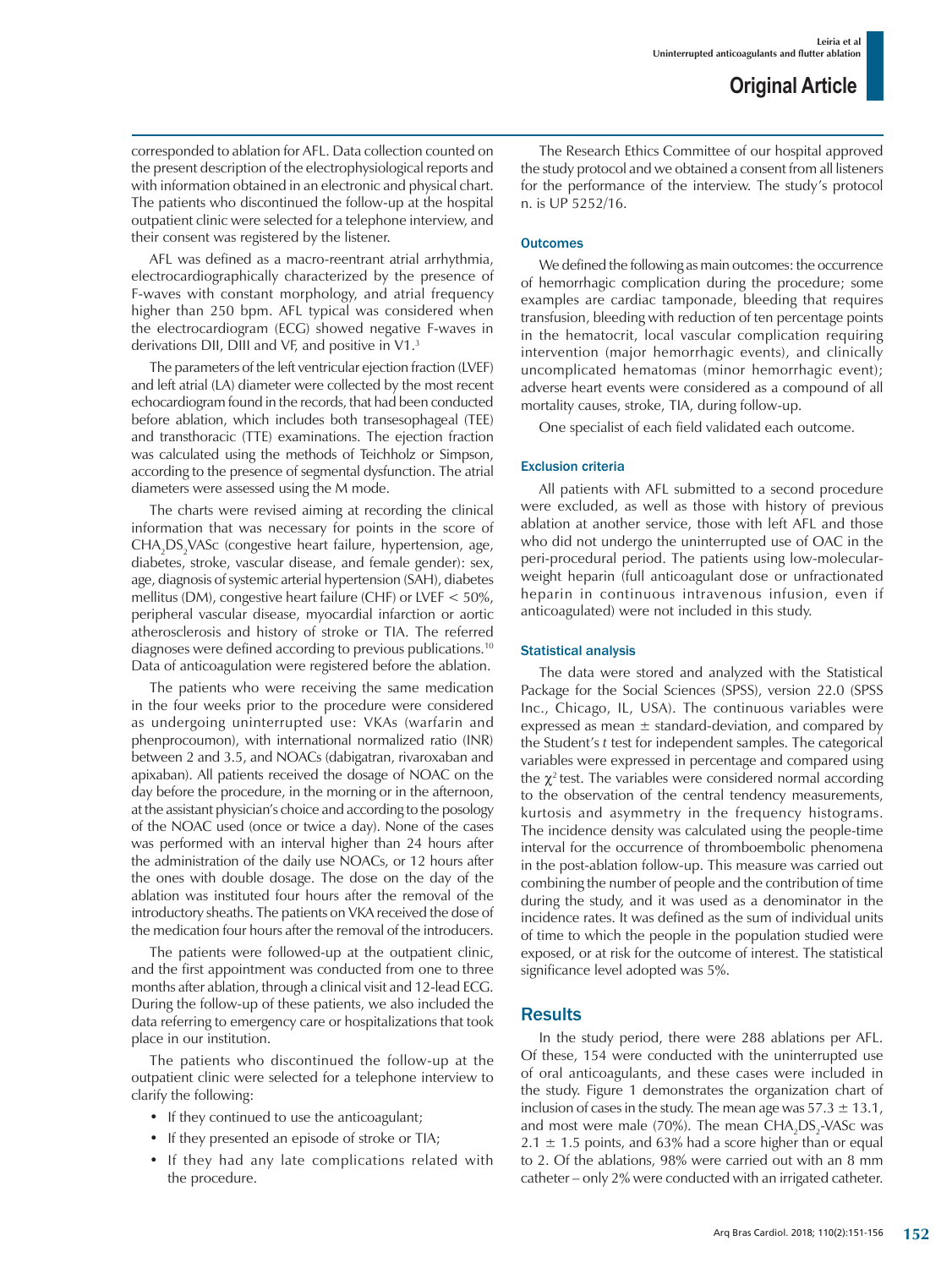# **Original Article**



**Figure 1 –** *Study flowchart. CTI: cavotricuspid isthmus dependent flutter; OAC: oral anticoagulation; NOAC: non-vitamin K antagonist oral anticoagulants; VKA: vitamin K anticoagulant antagonists.*

The VKAs were used uninterruptedly in 57.8% of the cases, and NOACs, in 42.2% of the participants. The mean INR was  $2.54 \pm 0.54$  in the VKA group on the day of the ablation. The patients using NOAC were the majority at a sinus rhythm on the day of the ablation. These patients had smaller left atriums. Besides, they also used more antiarrhythmic drugs, less beta-blockers and statins, with lower prevalence of previous heart surgery when compared to patients using VKA. Table 1 shows the clinical characteristics of the patients stratified by type of anticoagulant used. Table 2 exemplifies the frequency of use of different types of NOACs and VKAs used in the study.

The rates of hemorrhagic complication related with the procedure was 3% in each group ( $p = 0.97$ ). There were no cases of cardiac tamponade or major hemorrhagic complication in the patients of the study. The main complications related with the procedure were inguinal hematomas. The rate of stroke / TIA was 57/1,000 people-year in the VKA group against zero/1,000 people-year in the NOAC group ( $p = 0.02$ ).

# **Discussion**

Our study shows the safety of the use of oral anticoagulants (VKAs or NOACs) in the periprocedural period of the radiofrequency ablation of typical AFL. The use of periprocedural anticoagulation is based on the frequent finding of atrial thrombi or of spontaneous echo contrast in the transesophageal echocardiogram.11 The studies about the oral anticoagulation in these patients, however, are scarce, and there are no clear recommendations in the guidelines about the handling of periprocedural anticoagulation for the ablation of AFL.8,12-14

A retrospective study with 254 patients, comparing periprocedural warfarin and dabigatran of ablation of AFL and AF, demonstrated similar results to that of our cohort, with low rates of thromboembolic and hemorrhagic complications. However, the authors do not show the number of patients with AFL included in the study.<sup>12</sup>

A second retrospective study with 60 patients who used dabigatran or rivaroxaban in the periprocedural period of AFL ablation demonstrated low incidence of hemorrhagic complications, with 4 minor bleedings (3 of the 23 patients using dabigatran 150 mg b.i.d, and 1 of the patients using rivaroxaban 20 mg), and no major bleeding.

A second retrospective study with 60 patients who used dabigatran or rivaroxaban in the periprocedural period of AFL ablation demonstrated low incidence of hemorrhagic complications, with 4 minor bleedings (3 of the 23 patients using dabigatran 150 mg b.i.d. and 1 of the 11 patients using rivaroxaban 20 mg), and no major bleeding. A patient using dabigatran 110 mg b.i.d. presented with ischemic stroke 27h after the procedure, in the uninterrupted use of anticoagulant, with preprocedural transesophageal echocardiogram that did not show atrial thrombi. This study, however, collected data only until the hospital discharge of the patients; therefore, the security data of the use of these medications may be underestimated.15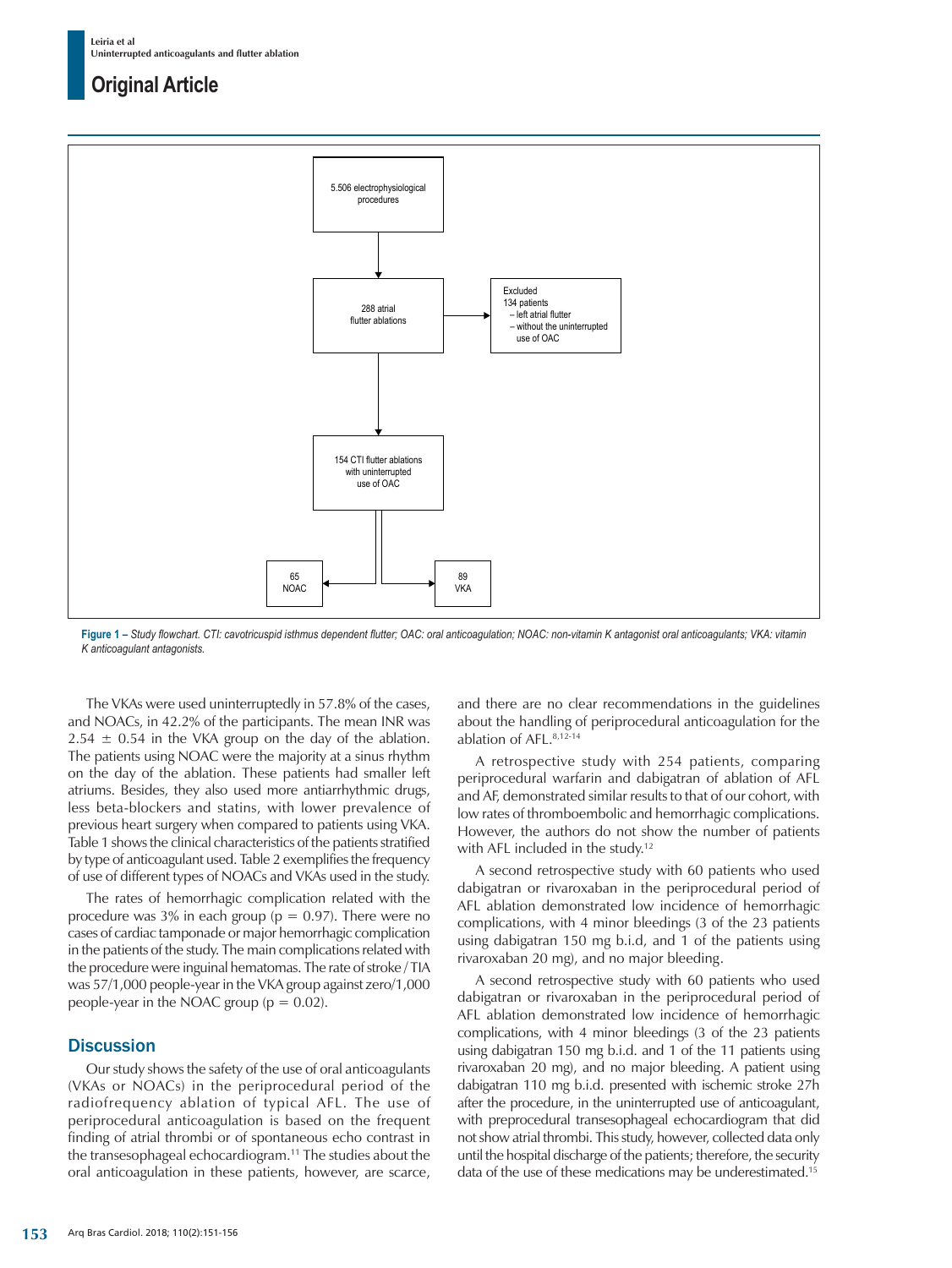| Factor                                         | NOAC ( $n = 65$ ) | $VKA (n = 89)$  | p value |
|------------------------------------------------|-------------------|-----------------|---------|
| Previous history of AF                         | 23 (35.4%)        | 28 (31.5%)      | 0.77    |
| Age (years)                                    | $58.1 \pm 11.7$   | $56.8 \pm 14.1$ | 0.55    |
| Gender (male)                                  | 45 (69.2%)        | 63 (70.8%)      | 0.97    |
| Sinus basal rhythm                             | 33 (50.8%)        | 28 (31.4%)      | 0.02    |
| LVEF $(%)$                                     | $59.6 \pm 12.3$   | $58.0 \pm 16.6$ | 0.57    |
| $LA$ (mm)                                      | $44.3 \pm 6.2$    | $47.7 \pm 7.7$  | 0.01    |
| CHA <sub>2</sub> DS <sub>2</sub> VASc $\geq$ 2 | 64.6%             | 61.8%           | 0.852   |
| $-$ SAH                                        | 59.4%             | 73.0%           | 0.07    |
| $- DM$                                         | 20.6%             | 20.2%           | 0.95    |
| - Stroke                                       | 9.5%              | 3.4%            | 0.113   |
| Beta-blockers                                  | 55.4%             | 79.8%           | 0.002   |
| Calcium channel blockers                       | 10.8%             | 13.5%           | 0.79    |
| ACEi/ARB                                       | 44.6%             | 55.1%           | 0.26    |
| Diuretics                                      | 29.2%             | 41.6%           | 0.16    |
| Digoxin                                        | 12.9%             | 14.9%           | 0.90    |
| <b>Statins</b>                                 | 27.7%             | 44.9%           | 0.04    |
| ASA                                            | 15.4%             | 28.1%           | 0.09    |
| Antiarrhythmic drugs                           | 55.4%             | 33.7%           | 0.01    |
| Previous heart surgery                         | 7.7%              | 38.6%           | < 0.001 |
| - Valvar                                       | 0.0%              | 22.7%           | 0.0001  |
| Ischemic cardiopathy                           | 10.8%             | 19.3%           | 0.22    |
| Congenit cardiopathy                           | 9.2%              | 9.1%            | 0.79    |
| Myocardiopathy                                 | 10.8%             | 19.3%           | 0.22    |
| COPD                                           | 3.0%              | 7.9%            | 0.36    |

**Table 1 – Difference between the populations that received vitamin-K antagonists and the ones who received non-vitamin K antagonists uninterruptedly for atrial flutter ablation**

*NOAC: non-vitamin K antagonist oral anticoagulants; VKA: vitamin K anticoagulant antagonists; AF: atrial fibrilation; LVEF: left ventricular ejection fraction; LA: left atrium; CHA2DS2VASc: risk for stroke (congestive heart failure, hypertension, age, diabetes, stroke, vascular disease, and female gender); SAH: systemic arterial hypertension; DM: diabete mellitus; ACEi/ARB: angiotensin-converting enzyme inhibitors / angiotensin receptor blocker; ASA: acetylsalicylic acid; COPD: Chronic obstructive pulmonary disease. The p value expresses the difference of the Student's t test for the continuous variables and the χ2 in the categorical variables. The statistical significance level adopted was 5%.*

#### **Table 2 – Type of non-vitamin K antagonist oral anticoagulants and vitamin K anticoagulant antagonists used uninterruptedly for the atrial flutter ablation**

| NOAC $(n = 65)\%$      | $VKA (n = 89)\%$         |  |
|------------------------|--------------------------|--|
| Rivaroxaban (41) 63.0% | Warfarin (77) 86.5%      |  |
| Dabigatran (14) 21.6%  | Phenprocoumon (12) 13.5% |  |
| Apixaban (10) 15.4 %   |                          |  |
|                        |                          |  |

*NOAC: non-vitamin K antagonist oral anticoagulants; VKA: vitamin K antagonist.*

A third retrospective study of NOACs in this scenario compared patients using apixaban ( $n = 105$ ), paired with others that used phenprocoumon ( $n = 210$ ) until hospital discharge.13 Only the patients submitted to ablation of left atrial arrhythmia were included, unlike our cohort, which only included cases of typical flutter. All patients were using oral anticoagulation for at least four weeks, and the use of anticoagulation was uninterrupted, with use of endovenous heparin during the procedure. There were no thromboembolic events; minor bleedings occurred in 10.5% of the patients using apixaban, and in 12.3% of those using phenprocoumon ( $p = 0.61$ ). Our cohort demonstrated fewer hemorrhagic complications, however, no procedure carried out approached the left atrium.

Proving the variability in the handling of periprocedural anticoagulation of AFL ablation, a study conducted in Europe and in Canada showed that 6% of the centers do not use routine anticoagulation in typical AFL ablation, and that only 31% of the centers performed preprocedural anticoagulation for a minimum period of 4 weeks.16 Regarding the use of NOACs, only 35% of the centers perform the procedure with the uninterrupted use of medication, and those who suspended the medication demonstrate great variation in the period of the suspension.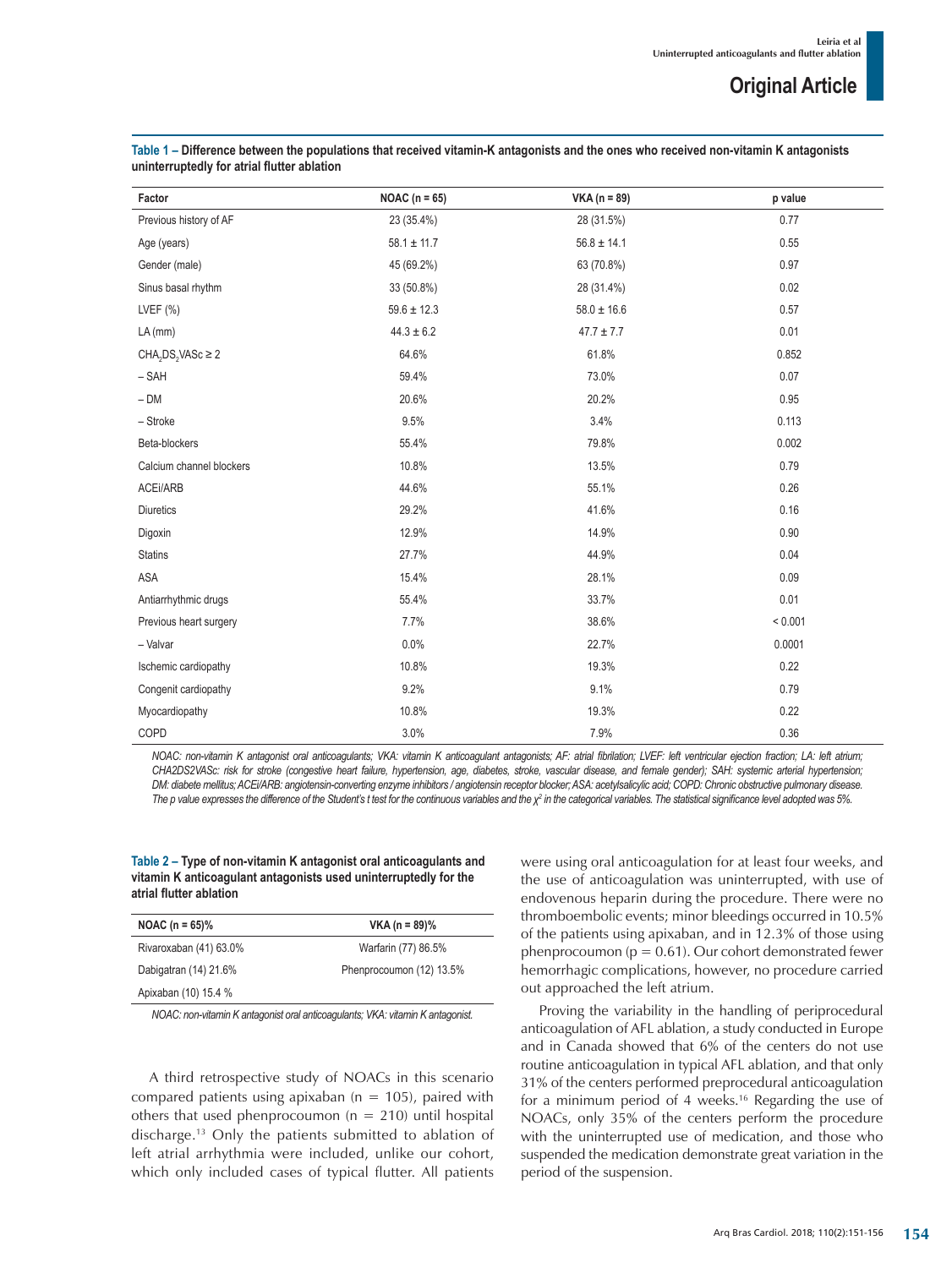# **Original Article**

The increasing use of NOACs since 2010, as demonstrated by the study GARFIELD-AF,<sup>17</sup> points to the need of data collection regarding the use of these classes of drugs in the most varied scenarios. The scenario of AFL ablation, however, requires prospective studies that are able to unify the conducts of the electrophysiology centers. Our study points to the security of these drugs and paves the way for the clinical trials to be conducted.

One point to be emphasized in our study was the almost exclusive use of the 8 mm ablation catheter, which may not reflect the reality of other services. There is a sensation that, in the region of the cavotricuspid isthmus, whose thickness ranges between 0.5 and 5 mm,<sup>18,19</sup> the application of high energy (70 W) may lead to an increasing risk of perforation. However, the studies that assessed the use of 8 mm catheters, in comparison to irrigated ones, in the ablation of isthmus-dependent AFL, demonstrated there were no significant differences in the occurrence of vaporization lesions ("pop") or cardiac perforation.<sup>20-22</sup> The occurrence of carbonization at the end of the catheter, however, seems to be higher than in the irrigated catheter,<sup>20</sup> but this fact was not measured in our study.

#### Study limitations

As limitations of our study, we mentioned that part of data collection was conducted retrospectively, through the analysis of medical records, which could lead to bias in the confirmation of the outcomes. However, our center presents a routine of peri and post-procedural care, which contemplates the collected variables, which mitigates the potential bias. Also, the number of patients analyzed may not have been sufficient to detect a statistically significant difference between the groups regarding the lower incidence outcomes. Another important aspect is that, even though the incidence density for ischemic events was higher in our study in the VKA group, this does not mean that one strategy is superior to another in the post-ablation period. As demonstrated, the patients using VKA have different characteristics than those using NOAC. The comparison between two distinct groups of patients is a significant limitation of this study. Besides the bias caused by the retrospective design, the VKA group presents almost 23% of the etiology patients (against none in the NOAC group). The valvar patients clearly

# **References**

- 1. Doherty JU, Gluckman TJ, Hucker WJ, Januzzi JL, Ortel TL, Saxonhouse SJ, et al. 2017 ACC Expert Consensus Decision pathway for periprocedural management of anticoagulation in patients with nonvalvular atrial fibrillation: a Report of the American College of Cardiology Clinical Expert Consensus Document Task Force. J Am Coll Cardiol. 2017;69(7):871-98. doi: 10.1016/j.jacc.2016.11.024.
- 2. Kakkos SK, Kirkilesis GI, Tsolakis I. Editor's choice: efficacy and safety of the new oral anticoagulants dabigatran, rivaroxaban, apixaban, and edoxaban in the treatment and secondary prevention of venous thromboembolism: a systematic review and meta-analysis of phase III trials. Eur J Vasc Endovasc Surg. 2014;48(5):565-75. doi: 10.1016/j.ejvs.2014.05.001.

presented with higher thromboembolic risk. Also, since this is an observational design, strategies for the strict control of therapeutic-target achieving (TTA) time were not conducted, and studies carried out in our service demonstrated mean TTA of about 50% in our population.<sup>23</sup>

### **Conclusion**

This historical cohort points to the safety in the conduction of radiofrequency ablation of typical AFL procedures with the uninterrupted use of oral anticoagulants, regardless of the class of this group of medication.

### Author contributions

Conception and design of the research and Analysis and interpretation of the data: Leiria TLL; Acquisition of data: Medeiros AK, Almeida ED, Ley ALG, Santos CBL; Statistical analysis: Medeiros AK, Ley ALG; Writing of the manuscript: Leiria TLL, Almeida ED, Sant'Anna RT, Pires LM, Lima GG; Critical revision of the manuscript for intellectual content: Sant'Anna RT, Kruse ML, Pires LM, Lima GG.

#### **Potential Conflict of Interest**

No potential conflict of interest relevant to this article was reported.

#### **Sources of Funding**

There were no external funding sources for this study.

#### **Study Association**

This study is not associated with any thesis or dissertation work.

#### **Ethics approval and consent to participate**

This study was approved by the Ethics Committee of the Instituto de Cardiologia / Fundação Universitária de Cardiologia under the protocol number UP 5252/16. All the procedures in this study were in accordance with the 1975 Helsinki Declaration, updated in 2013. Informed consent was obtained from all participants included in the study.

- 3. Page RL, Joglar J, Caldwell M, Calkins H, Conti JB, Deal BJ, et al. 2015 ACC/AHA/HRS Guideline for the management of adult patients with supraventricular tachycardia: a report of the American College of Cardiology/ American Heart Association Task Force on Clinical Practice Guidelines and the Heart Rhythm Society. J Am Coll Cardiol. 2015;67(13):e27-e115. doi: 10.1016/j.jacc.2015.08.856.
- 4. Spector P, Reynolds MR, Calkins H, Sondhi M, Xu Y, Martin A, et al. Meta-analysis of ablation of atrial flutter and supraventricular tachycardia. Am J Cardiol. 2009;104(5):671-7. doi: 10.1016/j. amjcard.2009.04.040.